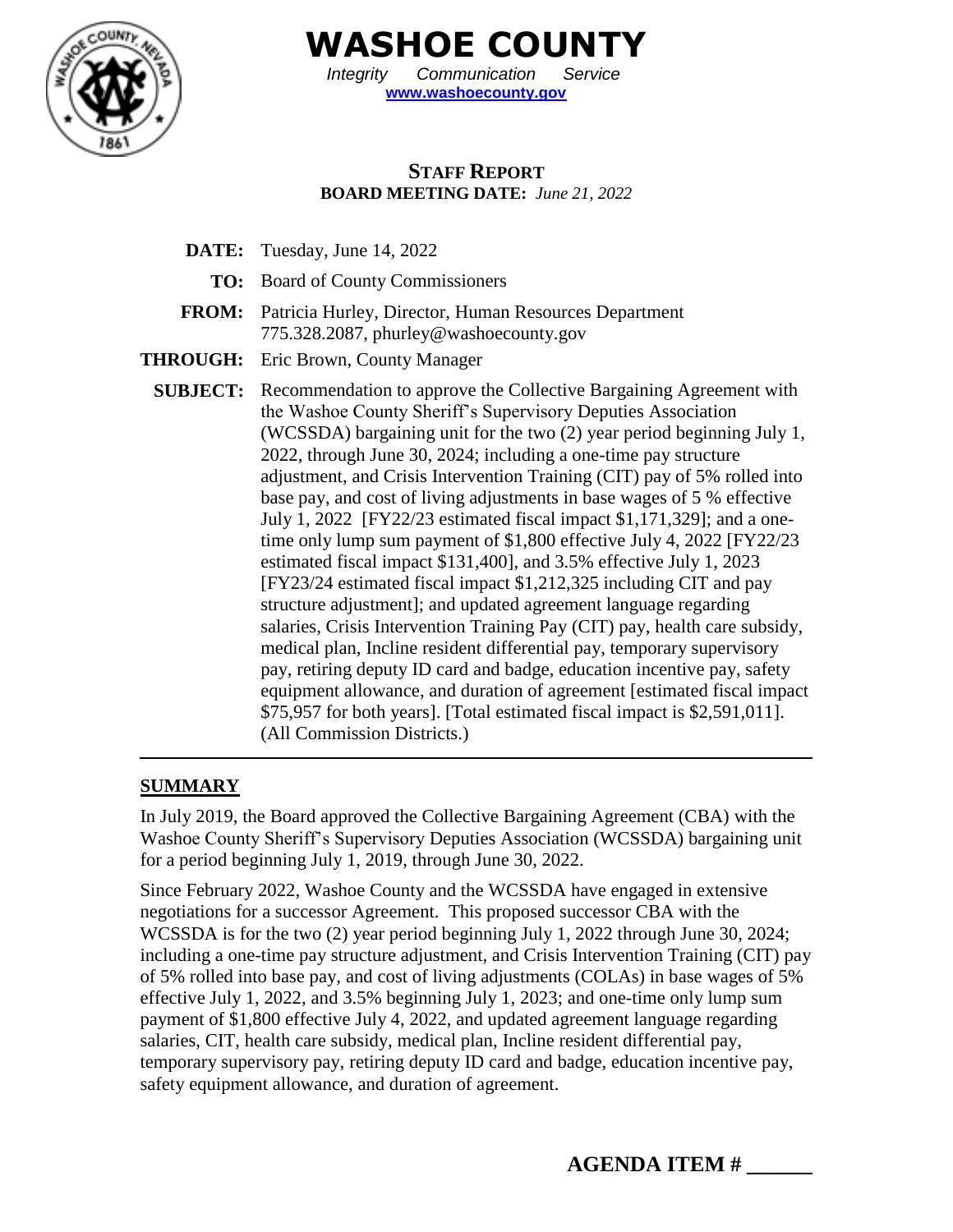**Washoe County Strategic Objective supported by this item:** Legal obligation to comply with our statutory mandate to engage in collective bargaining pursuant to NRS Chapter 288.

# **PREVIOUS ACTION**

On July 9, 2019, the Board approved the CBA with the WCSSDA bargaining unit for the three (3) year period beginning retroactive to July 1, 2019, through June 30, 2022; including COLA of 2.5% effective July 1, 2019; 2.5% beginning July 1, 2020; and 2.5% beginning July 1, 2021; and updated agreement language regarding salaries, rights of association, holidays and holiday pay, medical plan, night shift differential, special pay differential, dues deduction, distribution of contract, and duration of agreement.

## **BACKGROUND**

The parties reached Tentative Agreements on all issues. The Association has voted and ratified the Agreement. Following is a summary explanation of the substantive changes to the Agreement:

#### Term

The term of the Agreement is for two (2) years: July 1, 2022, through June 30, 2024.

## Exhibit A - Salaries

Exhibit A reflects the Crisis Intervention Training (CIT) pay of 5% rolled into base pay, a 5% COLA, and one-time pay structure adjustment (outlined below) effective July 1, 2022; a one-time only lump sum payment of \$1,800, effective July 4, 2022 (paid on July 22, 2022), for employees hired on or prior to June 30, 2022, and on payroll and in paid status the entire payroll period of PP# 15/22 (07/04/22 - 07/17/22), and covered under the WCSDA bargaining agreement in effect at the time of payment; and a 3.5% COLA beginning July 1, 2023.

One-time pay structure adjustment includes:

- Approx. 2.5% 4.5% salary increase (structure adjustment)
- 20% increase between Step 7 Deputy to Step 1 Sergeant.
- 5% between steps.
- 8% between classifications.

# Article 16 – Medical Plan

New language is added under section C6. Employees hired after June 30, 2010, and on or before June 30, 2040, who retire with twenty (20) years of continuous service with WCSDA and/or WCSSDA, shall receive a subsidy equivalent to the 20-year subsidy provided to Tier 2 retirees. In addition, Insurance Negotiation Committee Section A composition of the INC has been updated.

#### Article 19 – Uniform Items and Safety Equipment

This article is modified to increase safety equipment allowance from \$150 to \$250 per quarter.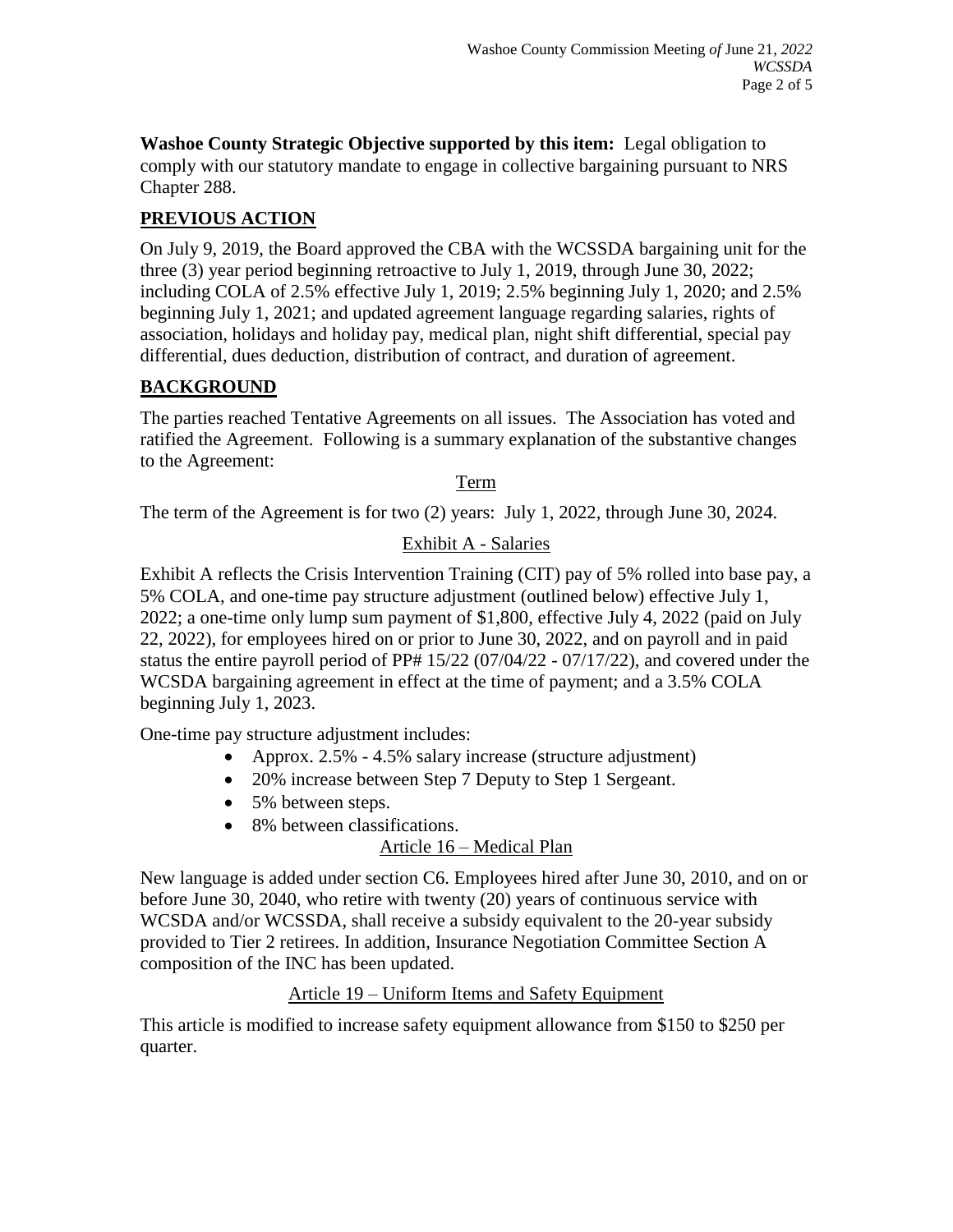#### Article 21 – Night Shift Differential Pay/Education Incentive Pay

Paragraph B.3. Supervisory Police Officer Standard Training (P.O.S.T.) pay is added effective July 1, 2022. Supervisory Deputies who attain a Nevada Supervisory P.O.S.T. certificate will qualify for the one point two five (1.25%) of base pay education incentive. Article is updated to reflect Supervisory Deputies that attain the Nevada Advanced P.O.S.T. certificate, and either the Nevada Supervisory P.O.S.T. or Management P.O.S.T. certificate are eligible for both education incentive pays (not to exceed 2.5%).

Paragraph B.4. Crisis Intervention Training (CIT) 5% Pay Differential has been discontinued in this Article and the 5% CIT pay differential is now built into the base wage as shown in Exhibit A-Salary Schedules effective July 1, 2022.

### Article 26 – Resident/Remote Deputy Pay

Effective July 4, 2022, this article is updated to reflect employees who are assigned as resident Deputies to the Incline sub-station, who reside at Incline Village, Crystal Bay, Brockway, Kings Beach, Agate Bay, Carnelian Bay, Cedar Flats, Tahoe City, or Tahoe Vista shall be paid a \$400 biweekly assignment differential (increase from \$385.52 biweekly) to compensate for increased cost of living.

Effective July 4, 2022, employees who are assigned as remote Deputies to the Incline sub-station who do not reside there, use their personal vehicle for travel to and from work, and who do not have access to a County vehicle shall receive \$150.00 transportation allowance per pay period (increase from \$69.10 per pay period).

#### Article 29 – Discipline, Suspension & Demotion / Article 30 – Discharge / Article 31 – Probationary Employees / Article 32 – Grievance Procedure

Articles 29, 30, 31, and 32 are combined into procedure for imposition of punitive action. Changes reflect NRS Chapter 289 (Peace Officer Bill of Rights). This article is not intended to supplant or substitute for open and informal communications between command staff and deputies. While each situation must be handled on a case-by-case basis, informal discussions are encouraged.

#### Article 39 - Temporary Supervisory Pay

A.5. Temporary assignment of higher level duties, as outlined in this article, is increased from 5% to 7% of the employee's regular pay. Acting Watch Commander is not included in this increase and remains at 5%.

Article 40 – Retiring Deputy

New article provides that when a Deputy Sheriff is "honorably retired" after 15-years of continuous County service in the Sheriff's Office, the employee shall receive one retired identification card and one retired badge.

#### Article 42 – Duration of Agreement

This Article is updated to reflect the new two-year term of agreement of July 1, 2022, through June 30, 2024.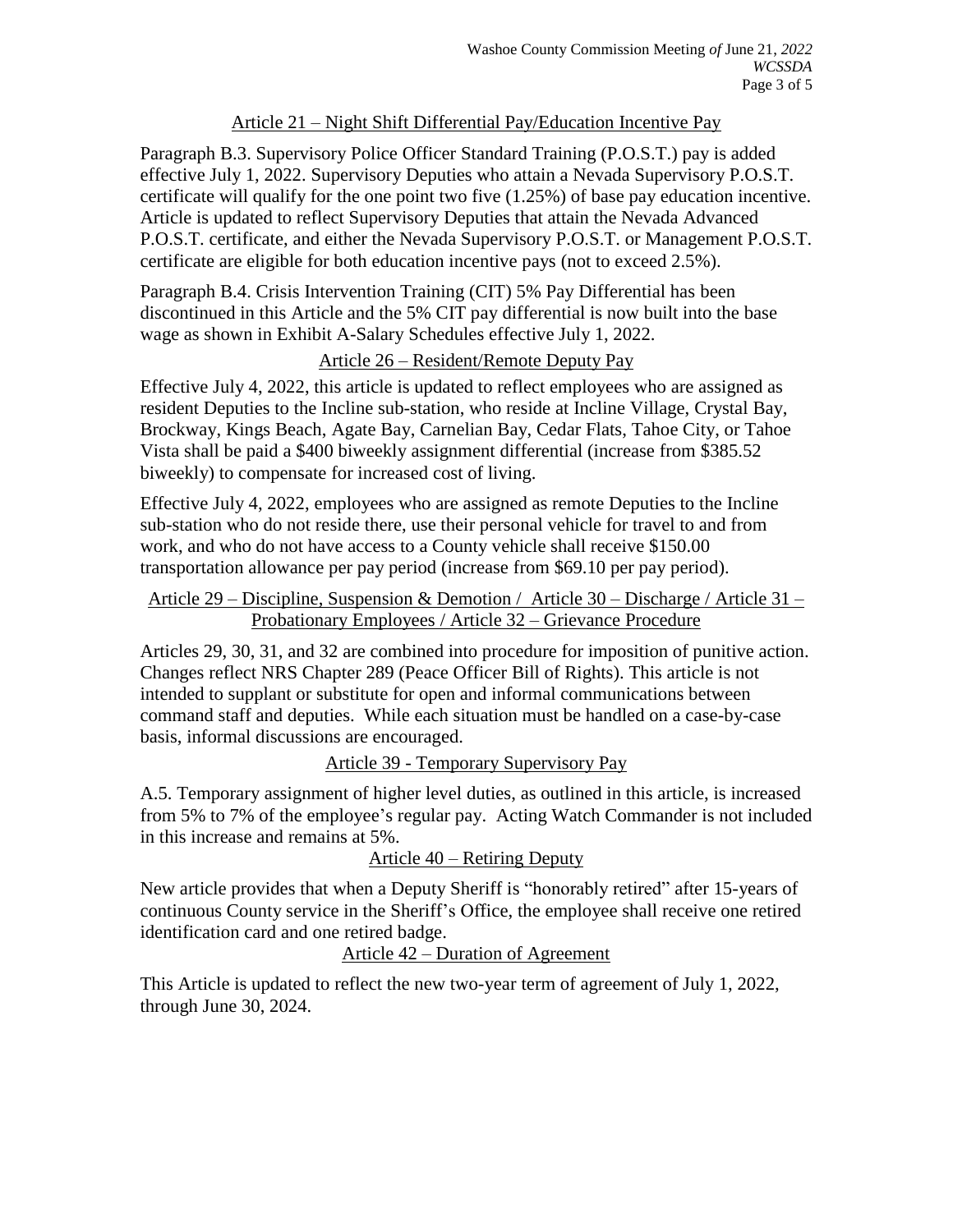## **FISCAL IMPACT**

The annual FY 22/23 fiscal impact associated with these recommendations is estimated at \$1,340,704 and a portion is included in the FY 22/23 approved budget. These cost increases may necessitate a budget adjustment during the fiscal year. The Budget Division will monitor the budget status related to these contracts and propose necessary budget adjustments as needed.

The FY 22/23 fiscal impact is broken out as follows:

| 1' 1' 441 4J                            |               |  |
|-----------------------------------------|---------------|--|
| Description                             | <b>WCSSDA</b> |  |
| <b>COLA</b>                             | \$713,209     |  |
| Lump Sum                                | \$131,400     |  |
| <b>Salary Structure Adjustment</b>      | \$434,581     |  |
| <b>CIT Pay</b>                          | \$23,539      |  |
| <b>Safety Allowance</b>                 | \$29,200      |  |
| <b>Health Care</b>                      | \$8,570       |  |
| <b>Acting Supervisor Pay</b>            | \$205         |  |
| Incline/Gerlach Assignment Differential | $$ -0-$       |  |
| Incline Assignment Personal Vehicle Use | $$ -0-$       |  |
| <b>TOTAL FY22/23</b>                    | \$1,340,704   |  |

| ГV. | רורי<br>۰<br>441 L. |
|-----|---------------------|
|-----|---------------------|

The annual FY 23/24 fiscal impacts associated with these recommendations are estimated at \$1,250,307 and is broken out as follows:

| I 1 <i>4ji 4</i> t                      |               |  |
|-----------------------------------------|---------------|--|
| Description                             | <b>WCSSDA</b> |  |
| <b>COLA</b>                             | \$738,171     |  |
| Lump Sum                                | $$ -0-$       |  |
| <b>Salary Structure Adjustment</b>      | \$449,791     |  |
| <b>CIT Pay</b>                          | \$24,363      |  |
| <b>Safety Allowance</b>                 | \$29,200      |  |
| <b>Health Care</b>                      | \$8,570       |  |
| <b>Acting Supervisor Pay</b>            | \$212         |  |
| Incline/Gerlach Assignment Differential | $$ -0-$       |  |
| Incline Assignment Personal Vehicle Use | $$ -0-$       |  |
| <b>TOTAL FY23/24</b>                    | \$1,250,307   |  |

**FY 23/24**

Notes:

Totals in tables may be off by a dollar or two due to rounding

Estimated FY23 impact of 1.0% COLA per FY22 salaries (incl. PERS) = \$142,642

FY22/23 One-time Lump Sum not PERS Compensable

Estimates do not include additional positions approved for FY23 or estimated PERS changes for FY24